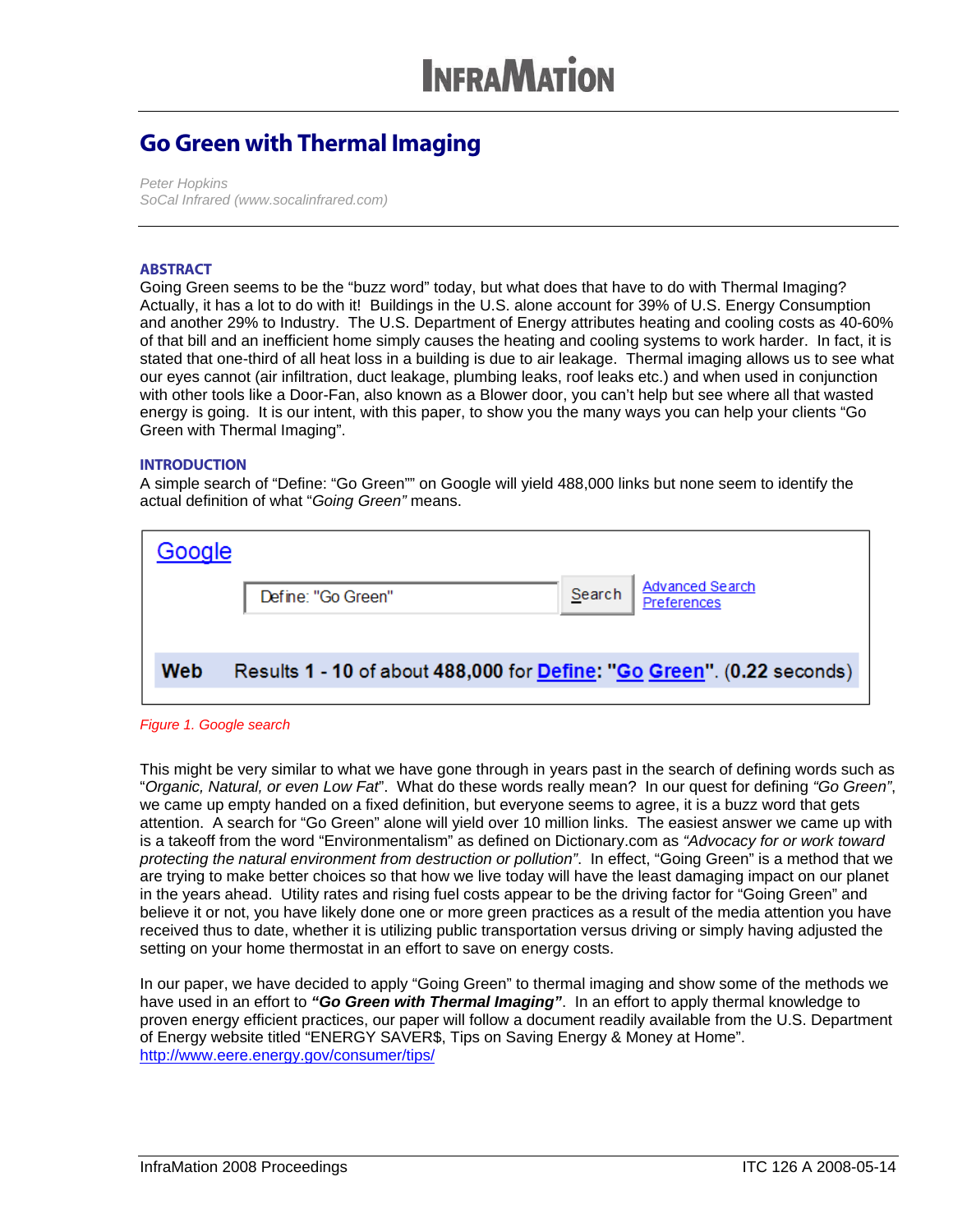

*Figure 2. ENERGY SAVER\$ PAMPHLET*

You can tell a client their house is leaking, but for them to truly believe it, they may need to see it or have felt it to begin with. This is where thermal imaging comes in. They will now be able to visually see the effects of a leaking home or a failing system. Have you ever heard the following terms: "Seeing is believing", "The Proof is in the Pudding" or "A Picture is Worth a 1000 Words". Thermal imaging allows us to see what our eyes alone cannot.

#### SAVE ENERGY AND MONEY TODAY

It has been stated that a typical U.S. family spends more than \$1600 a year on home utility bills, unfortunately a large portion of that energy is wasted due to inefficient appliances or leaky buildings. By following some simple prescribed methods in the Energy Savers handbook, they claim you can save up to 25% on your utility consumption.

The following chart explains where your typical energy dollars go.

Following the "Energy Savers" handbook, we will show you how thermal imaging puts the *proof in the pudding.* 



*Figure 3. Energy Chart* 

### YOUR HOME'S ENERGY USE

As stated in the "ENERGY SAVER\$" handbook: "The first step to taking a whole-house energy efficiency approach is the find out which parts of your house use the most energy", or as we see it, which areas are failing to perform. Often this can be the difficult part as many areas you just cannot visualize. A thermal inspection can help you see the energy leaks and know right where to carry out your repair methods. It is also an excellent method to verify repairs were completed.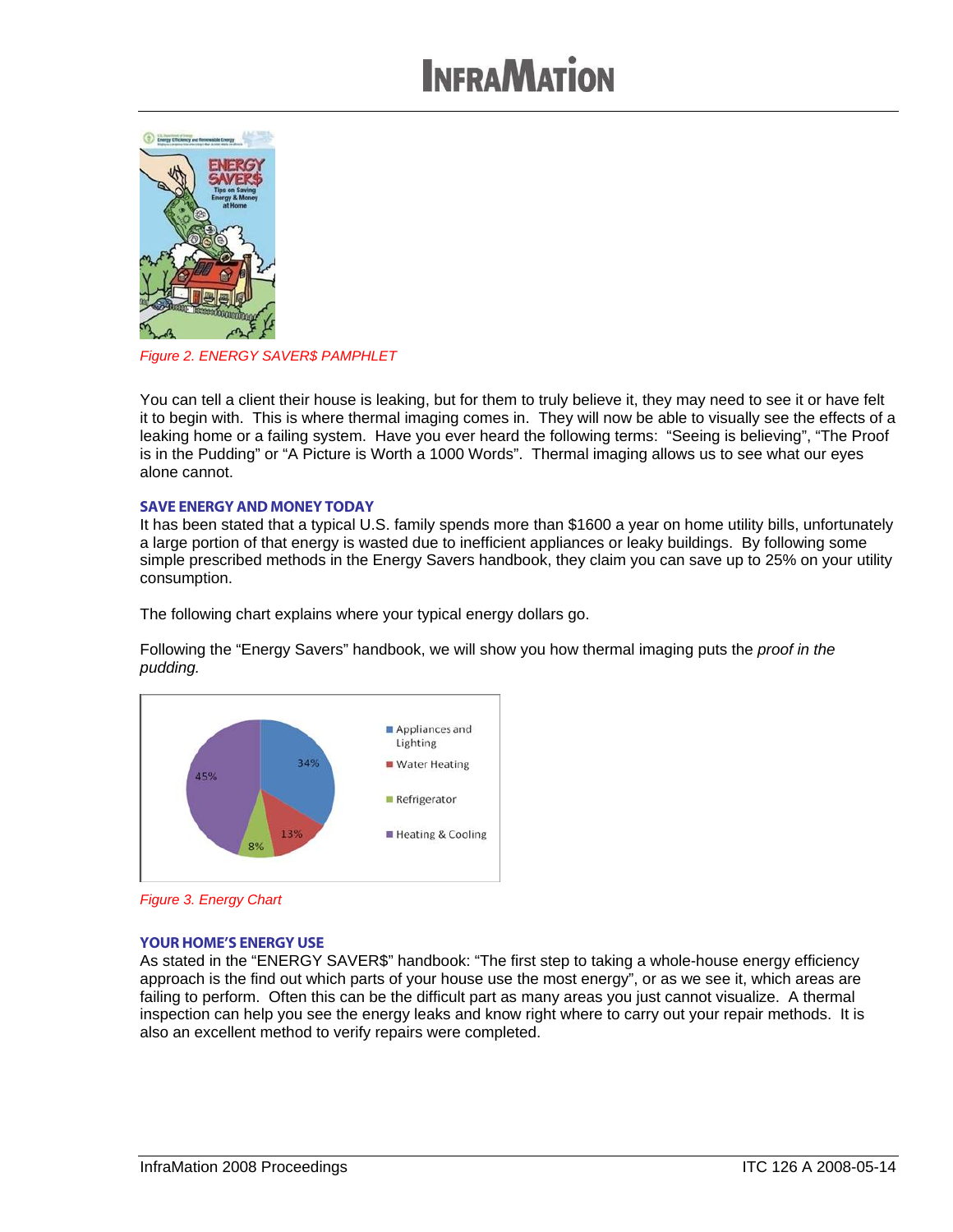### INSULATION AND SEALING AIR LEAKS

Building envelope deficiencies appear to affect the largest percentage of utility costs as heating and cooling operation accounts for 45% of consumption. Missing insulation or leaks in the walls cause the heating and cooling units to compensate by running longer to make up for these deficiencies. By identifying these problem areas via thermal imaging, you can reduce your heating and cooling costs and live more comfortably.

### **INSULATION**

### **ATTIC ACCESS: BEFORE & AFTER INSULATING**



*Figure 4a. No Insulation Image.Date 2/20/2006 Image.Time 10:00:17 AM Temperature difference: Dt1 -6.4* 



*Figure 4b. Same image taken 45 minutes later Image.Date 2/20/2006 Image.Time 10:47:37 AM Temperature difference Dt1 -0.6* 

In the image above, you can see how easy it is to tell when you have no insulation on the attic access cover (a great opportunity for heat to escape). In reality, you can see this without an infrared camera by simply going into the attic but if you're like many of my clients, they have never removed the access door or entered the attic. This is a very common area where insulation is missing. We have visually identified this condition on thousands of homes that we have inspected over the years. The image to top right confirms the benefit of insulation after repair in only forty five minutes time. Notice the temperature delta's between both images.

### **EXTERIOR WALL: MISSING OR DEFECTIVE INSULATION**



*Figure 5a. Visually you cannot see missing insulation Figure 5b. Thermally it is very easy to identify* 



"You Can't Correct what You Don't Detect"! Outside of destructive testing, infrared is one of the most effective methods of identifying missing or inappropriately installed insulation in a home or business. An infrared camera brings to light the affected area which allows you to carry out repairs in an effective manner.

### **AIR LEAKS: WEATHERSTRIPPING FAILURES AND BUILDING LEAKAGE**

An excellent method of identifying Building leakage is through the use of a Door-Fan in conjunction with an infrared camera. By depressurizing a home, the building leaks appear out of nowhere, sometimes in places that you may have suspected all along. Once again, "Seeing is Believing".

Recessed lighting installed in homes today are "IC/AT" Insulation Contact Air Tight style but as you see in image below, some of the contractors are installing lights to previous style which required a 3" gap due to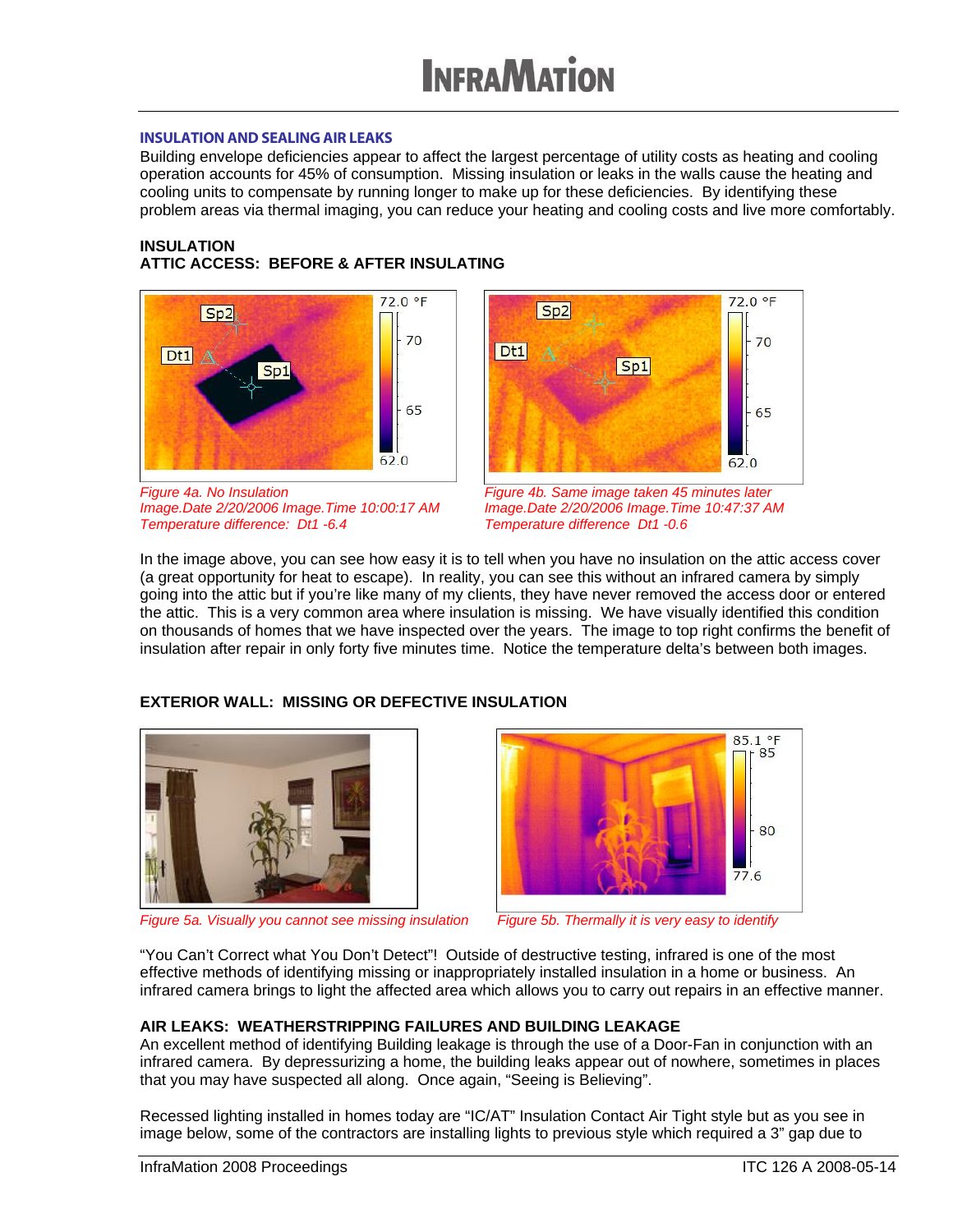overheating. These older types of can lights were like having big holes in the ceiling for all your conditioned air to escape. The can lights needed the gap as the fixtures would get just too hot and would possibly ignite due to overheating. As you can see in the image below, they left a pretty good air space that was not needed as this was a new home and the light fixtures were the IC/AT type.



*Figure 6. Thermal image showing gaps around can light*

Performing a Door-Fan test will bring out even the smallest of leaks. A bunch of small leaks can equal one large hole.





**Figure 7a. Door-Fan Testing Figure 7b. Electrical Outlet Leak** 

The image to above right shows an electrical outlet during a Door-Fan test. Installing a rubber gasket behind the plate or caulking can help reduce conditioned air loss.





*Figure 8a. A light fixture not caulked/sealed at ceiling Figure 8b*. *A light fixture 5 feet away that is sealed properly*

The above pictures were taken about 5 feet from each other and were the same style light fixture in a brand new home. As you can see when they leak, it shows up beautifully on the infrared camera and when they don't, they blend in with adjacent area as the image on above right. The image to right is actually the prettier picture when you are trying to save energy.

We have found that loose fill insulation (fiberglass, cellulose etc.) appears to work quite well in attics or tight places as the small areas especially around can lights will get filled more evenly rather than trying to cut batt style insulation to conform around these areas. It is easily seen thermally when they do not install the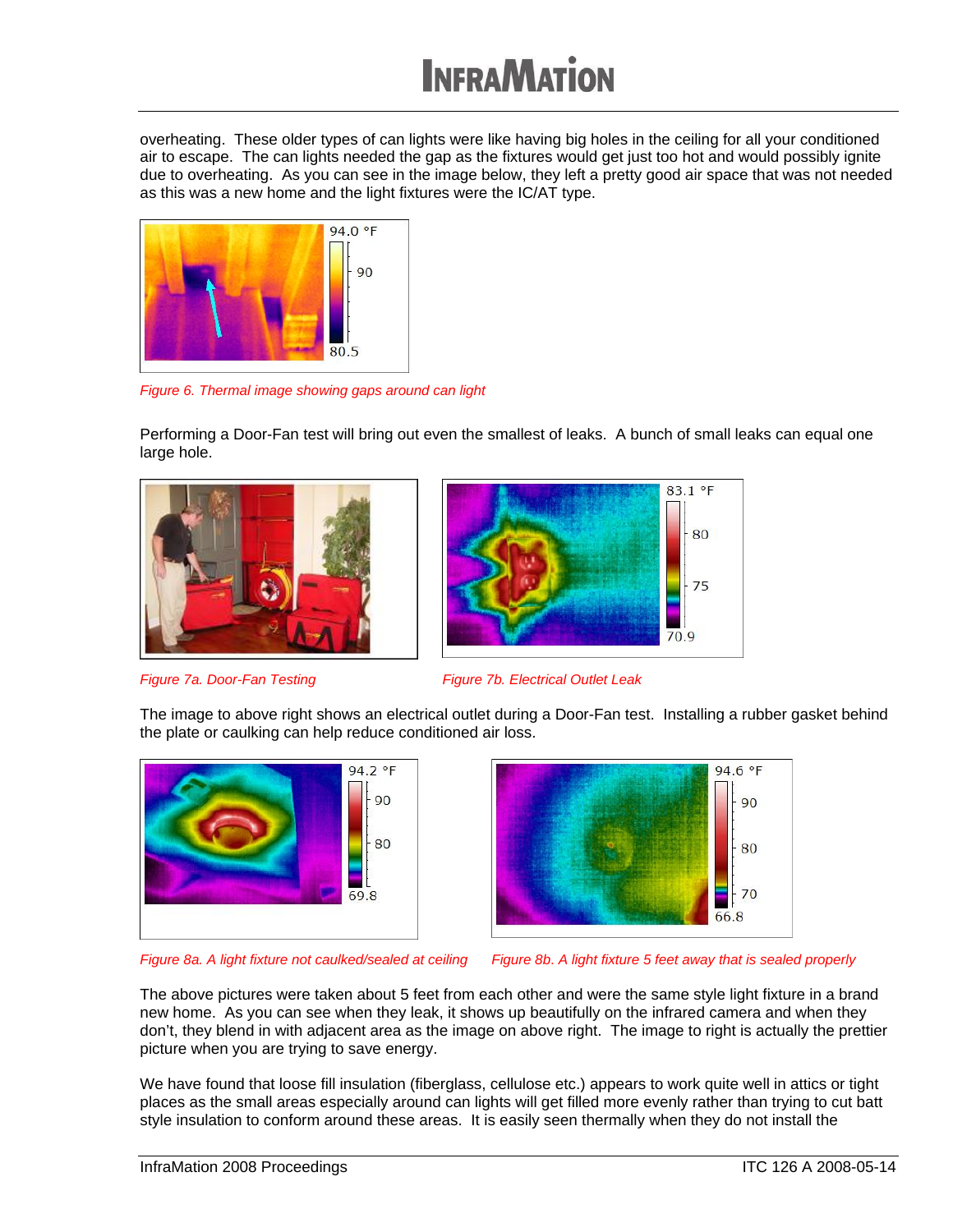insulation evenly or gaps are present as the patterns will vary, unlike batt insulation which typically will appear as squares when it is missing.







"A Picture is Worth a Thousand Words" will be news that travels fast. Just knowing that things like insulation quality can be seen with a thermal imager and with such clarity really gets the word out. SoCal Infrared had the opportunity to share this story with NBC News in Las Vegas in October 2007 during their special "Go Green". This story can be seen on our website www.socalinfrared.com.





*Figure 10a. "Go Green" with Thermal Imaging Figure 10b*. *Peter Hopkins interviewed with NBC*

### HEATING AND COOLING

Considering that Heating & Cooling account for about 45% of your utility bill, identifying inefficient and leaky areas can seriously help reduce your energy consumption. A few of the areas we have used to identify problem areas with thermal imaging are leaking ducts, air balancing and effective cooling.

### **DUCTS**





*Figure 11a. Ar1.Min Temperature 56.8 °F Ar2.Min Temperature 68.3 °F Temperature Difference: Dt1 -4.8* 

*Figure 11b*. *Visual image*

In the example above, the complaint that the family room of this home was not getting cool enough. A simple analysis with infrared identified an 11 degree difference between ducts that are only about 15 feet from each other and are running on the same system. Further analysis identified that the warmer area had a single line duct split to three locations versus the other area had a dedicated line. By simply increasing duct size over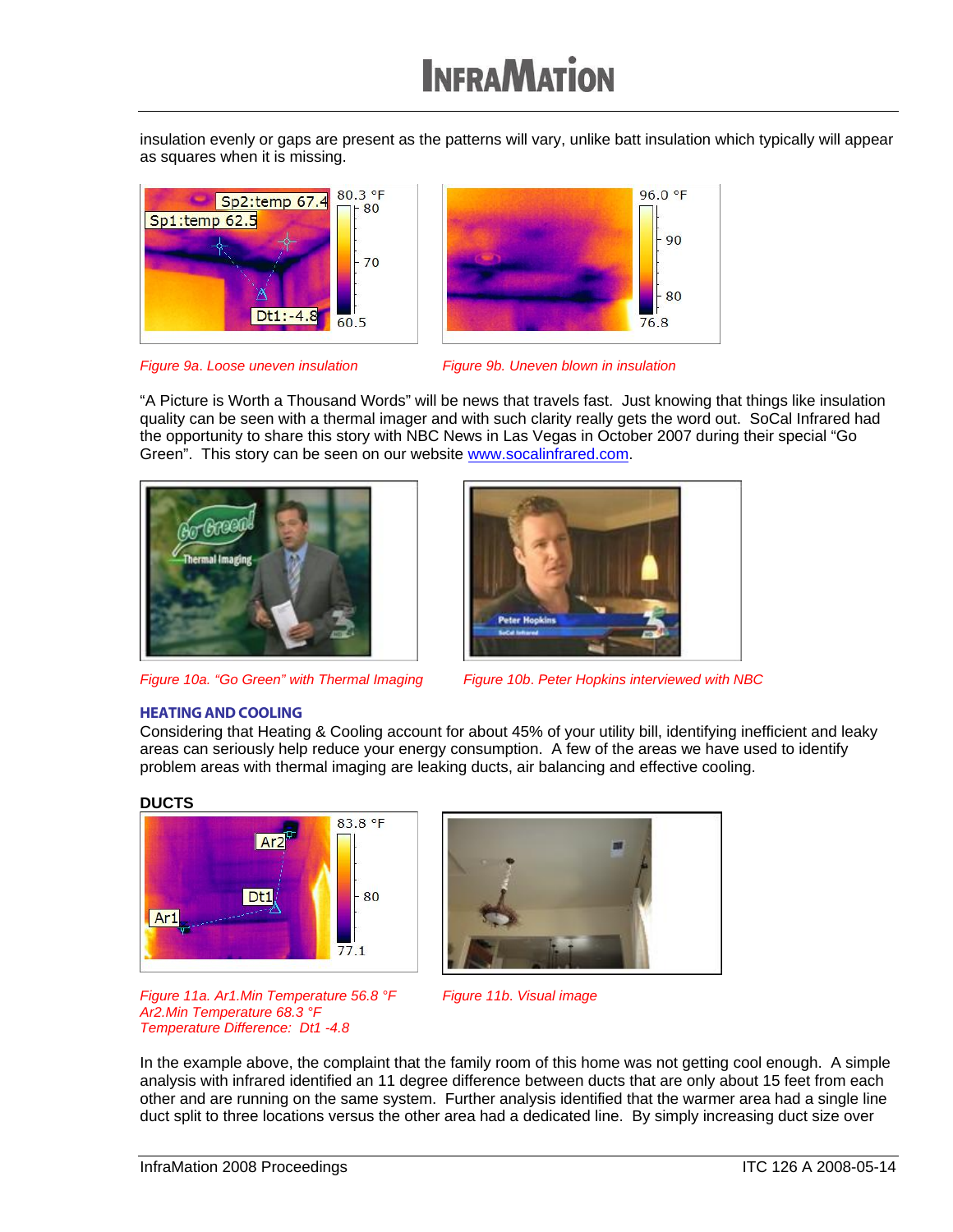family room or dedicating more air flow, the area will be made more comfortable. Testing temperatures with infrared at each heat register and recording differences can often help explain why some rooms might be cold and some may be hot.







*installed and blowing air into attic*

An infrared survey in this home (above image) identified a cold area in a ceiling, it was later found out that the contractor had sealed over or never accommodated for installing the heat register in ceiling. The duct was discharging directly into attic.

Heating and Cooling equate to about 45% of average utility consumption and many of the existing homes have leaky ducts averaging in the 25-30% range, this can equate to a significant energy loss. The method used to identify measured air leakage rate of ducts is through the use of a duct tester although identifying the locations of the leaks might be another process in itself. Often they induce a fog into the duct fan during the test but sometimes there are locations that you simply cannot get too and as you see in image below right, an infrared camera can be very useful in this situation.



*Figure 13a. Duct testing equipment: Image courtesy of Retrotec* 



*Figure 13b. Leaky joint in duct (inaccessible location)*



*Figure 14a*. *Thermal image showing duct leak Figure 14b. Visual image of duct*



Thermal imaging can save allot of time as the results are immediate. By seeing the anomaly, you know where to focus your repair efforts.

### **AIR CONDITIONERS**

A hot summer day will typically involve running an air conditioner, but how do you know it is working right? If you utilized the measures that are discussed above on the ducts and seal them up, you might then also want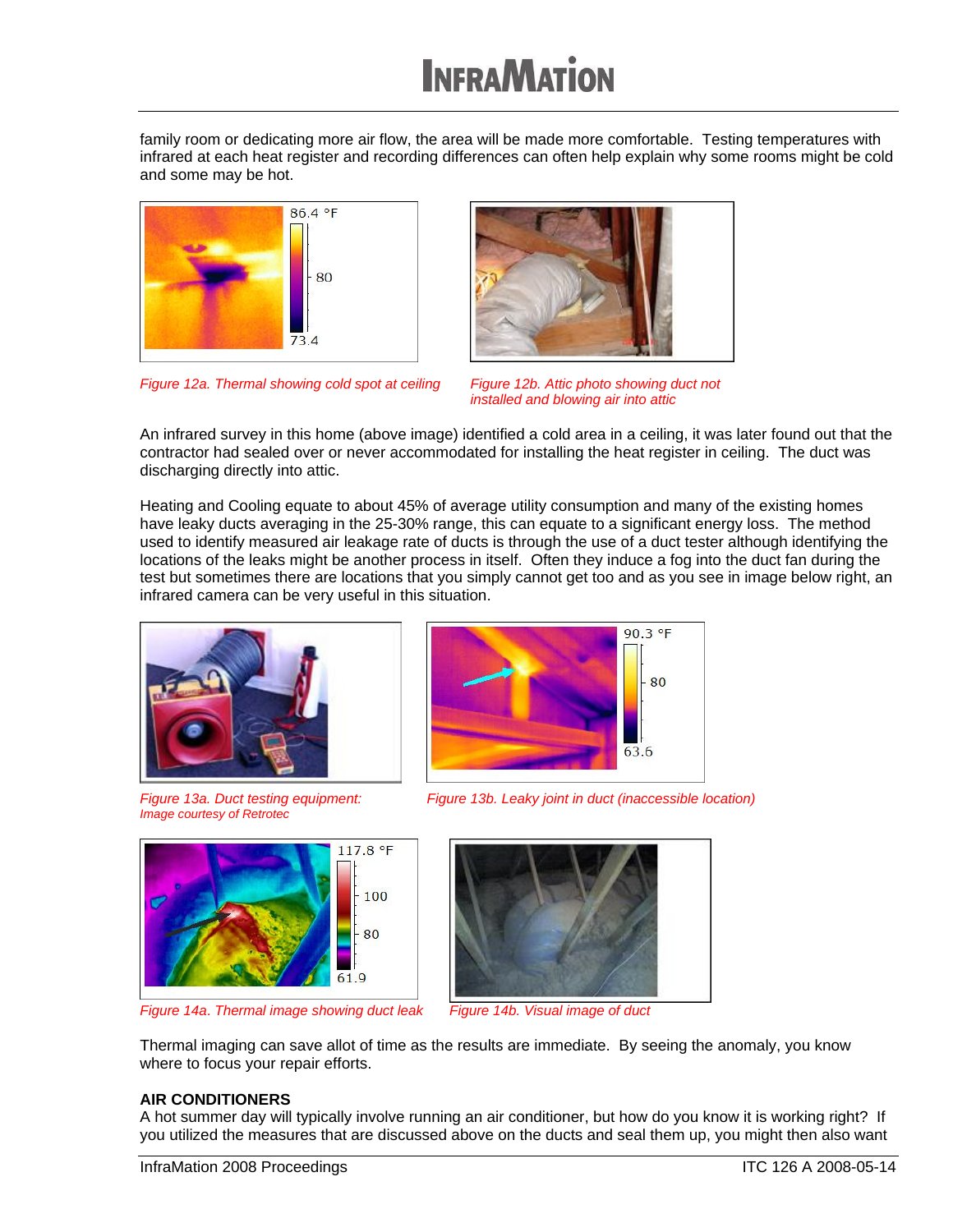to look at your air conditioning unit and size up its performance. Looking through an infrared camera can easily identify improper or inefficient operation. Can you tell which unit is not performing properly?





*Figure 15a. A properly operating system with even displacement of heat* 

*Figure 15b. An obvious restriction*

The image to top right has an obvious restriction and if left to further operation can result in a damaged unit. This client had complained that it just was not getting cool enough. I think we have identified the problem.



*Sp1.Temperature 56.3 °F Sp2.Temperature 59.9 °F Sp3.Temperature 49.6 °F Sp4.Temperature 65.0 °F* 



*Figure 16b*. *Visual*

The above air conditioning units were equally sized and running for the same amount of time. With an infrared camera by simply measuring temperatures of liquid and gas lines, you can help identify how much cooling is taking place. Often a 14-22 temperature delta t is desired, anything less or more in some cases can indicate improper operation. In the thermal image above you can see the forward unit only has a temperature difference of 3.6 degrees whereas the rear unit has a difference of 15.4 degrees. In this case, the client was complaining that the downstairs had inadequate cooling. Infrared quickly confirmed their suspicion. A proper charge on your air conditioning unit will give you the biggest return on your utility dollar investment!

### **LANDSCAPING**

*Figure 16a.* 



*Figure 17a. Thermal picture of tree shading home Sp1.Temperature 104.0 °F Sp2.Temperature 124.4 °F* 



*Figure 17b. Visual Picture*

InfraMation 2008 Proceedings **ITC 126 A 2008-05-14**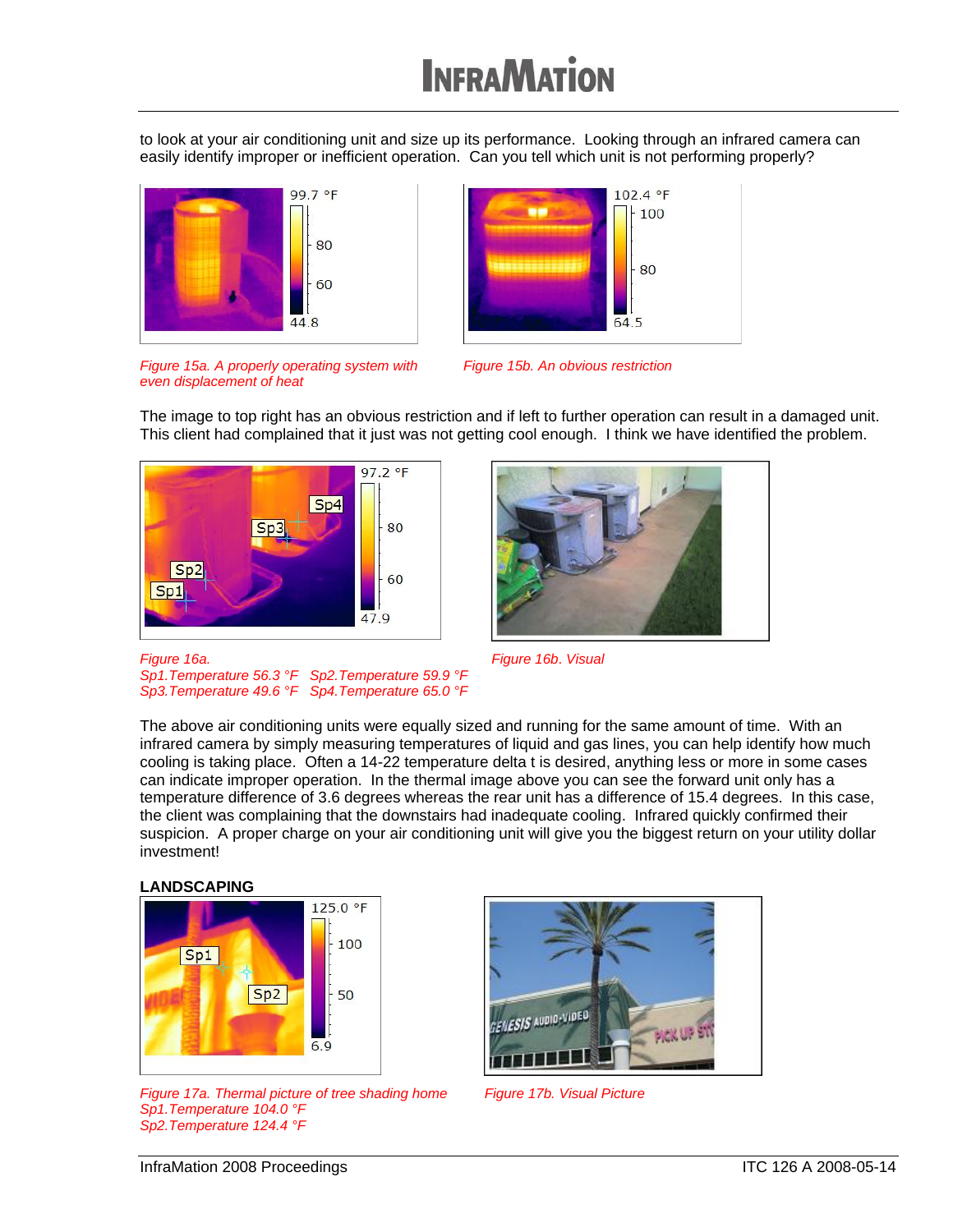You can't argue that proper landscaping will benefit your comfort in the home. Strategic placement of trees can add an aesthetic value to your home but also savings to your heating and cooling consumption. It is stated that carefully positioned trees can save up to 25% of the energy a typical household uses for cooling. As evidenced in image above, you can see the temperature difference the shade makes on a home. Now obviously a palm tree is not the ideal tree when you desire a shade tree but for our example, it shows an easy comparison. There is over a 20 degree difference between shaded and sun exposed stucco.

#### WATER HEATING

Water heating accounts for approximately 13% of your utility bill. I think we would all love to save where we can. As evidenced by images below, you can see how adding a blanket on your water heater can save you money.



*Figure 18a. Temperature readings at tank and insulated area Sp1.Temperature 86.6 °F Sp2.Temperature 79.5 °F* 



*Figure 18b. Visual picture showing insulation pulled down at top which shows tank temperature vs. insulated temp.*

#### **WINDOWS**

As discussed earlier in this paper, the heating and cooling can account for 45% of your utility bill. One of the largest contributing factors for those high numbers can be your windows (10-25% of that amount). Single pane windows account for approximately ½ of the U.S. Households. Replacing them with highly efficient dual pane windows will definitely save your hard earned dollars. The image below was taken in a client's home where they had only replaced a portion of the windows and in this case some rooms were left with both styles. As discussed in the ENERGY SAVER\$ handbook, a whole house plan is the most beneficial.

Can you tell which window is single pane? (Cold day, heater was on)







*Figure 19b. Visual image*

#### LIGHTING

At 11% of your energy budget, lighting stands at one of the easiest "Going Green" methods you can do to conserve your hard earned dollars. With recessed lighting being one of the more desired upgrades in homes, people didn't hesitate to get as many lights in as they can. It seemed that the Fluorescent light tubes of the 80's got replaced with 10-20 can lights. Energy codes called for fluorescent lighting in kitchen areas but home improvement contractors easily modified that requirement as a under counter accent lighting and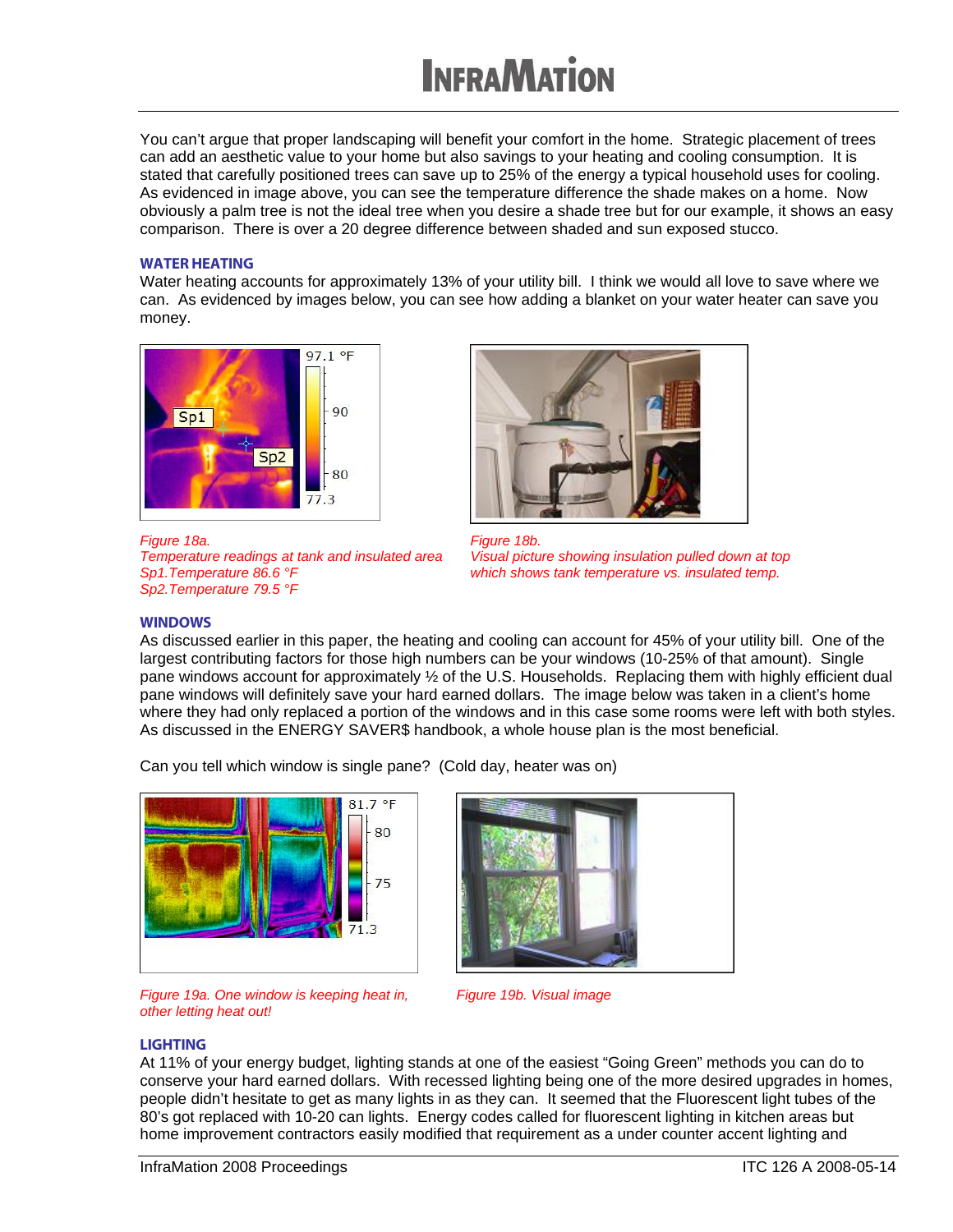continued with can light installations throughout the home. At 60-100 watts per bulb, the meter would spin faster and faster. The problem with installing can lights was they were creating large holes in the building envelope. The original style can lights would get very hot and needed to dissipate heat. For this reason, insulation had to be pulled a minimum 3" away from light fixture so heat could escape. Well this is exactly what they did, allowed heat to escape, including the heat you generated from your furnace. By doing a search on the internet, there are methods of sealing your can lights and some may involve utilizing a fluorescent bulb as the heat generated from a fluorescent bulb is quite a bit less as seen in image below.





*Thermal view of both incandescent and fluorescent Sp1.Temperature 195.0 °F (incandescent) Sp2.Temperature 139.9 °F (fluorescent)*

*Figure 20b*. *Fluorescent on right, incandescent in middle*

As you can see in thermal image, there is over a 55 degree difference between the incandescent and fluorescent light bulbs and when looked at in visual image, they appear to produce the similar lighting but obviously a big difference in the heat they produce. As a point of thought, during summer, the heat generated from these 195 degree bulbs will add to your utility load as your air conditioning unit will have to compensate for all this extra heat. Switching to fluorescent in addition to reducing your compensated cooling, will save you over 75% of your consumed wattage…a definite "Going Green".

### **APPLIANCES**

*Figure 20a*.

There is no question that upgrading appliances to new Energy Star standards will save you money. Why not keep your appliances in tip top shape and verify their proper operation. A thermal imaging camera can help you calibrate and know the temperatures when you need them (i.e. refrigerator, freezer, oven temperature, water heater). By identifying proper temperatures, you will utilize your appliances to their prescribed temperatures.



*Figure 21a. Oven Element Sp1.Temperature 232.0 °F* 



*Figure 21b. Freezer/Refrigerator Ar1.Average Temperature \*2.4 °F Ar2.Average Temperature 38.9 °F*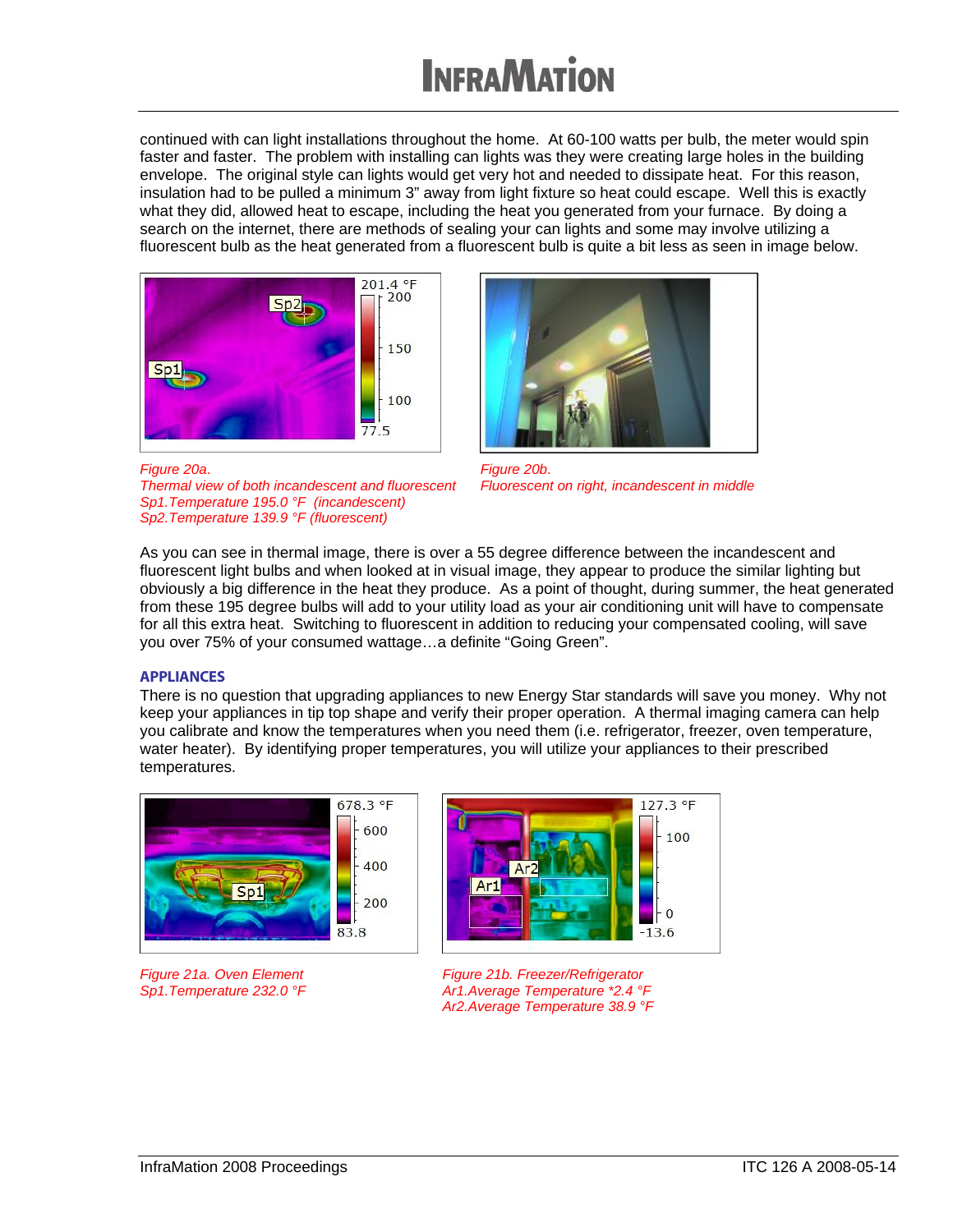Other areas we would recommend trying with thermal imaging

- 1. Weatherstripping at refrigerator or freezer doors
- 2. Oven door weatherstripping
- 3. Water heater output temperature
- 4. Water leaks at dishwasher
- 5. Electrical supplies for appliances
- 6. Laundry equipment air and water leakage locations
- 7. Kitchen exhaust leakage

Many times just by looking around with a thermal imager, you will find things that need attention. I cannot tell you enough how I constantly learn new ways to utilize my imager.

### HOME OFFICE AND HOME ELECTRONICS

A little bit of knowledge and you can go a long way. Recently I have made the energy conserving decision to turn my computers off when I am not using them.





*Figure 22a. Small electronic power supplies left on unnecessarily Sp1.Temperature 97.6 °F* 

*Figure 22b. Computers left on when not in use. See the heat Sp1.Temperature 101.8 °F* 

I decided to take this one step further and take a wattage reading on my computer alone. I found not only via thermal imaging that these equipment pieces were generating a lot of heat, but my computer alone was costing me 4 cents an hour to be on….This may not seem like a lot but you do the math, it comes close to \$30 a month of my electric bill.

As an interesting note, it is stated in the ENERGY SAVER\$ book that 75% of the electricity used to power home electronics is consumed while the products are turned off.

### DRIVING AND CAR MAINTENANCE

For most families, driving is not an option but rather a requirement if we plan to have utility bills to pay in the first place. To get the largest return on your investment in transportation, it would be wise to have your vehicle in tip top shape. By utilizing a thermal imager for an overview of your vehicle, you can see several things, just like in a home where you might be wasting unnecessary consumption. A couple tips we can think of are the following.

- 1. Looking at your tire wear and pressure. An underinflated tire will appear warmer than the rest and the thermal pattern will be obvious.
- 2. Just like in a home, your vehicle has weather resistant features like weatherstripping and flashings. Review these areas for potential leakage.
- 3. Although it may require some initial research, there is a good temperature for everything to operate effectively; an abnormal hot spot on your exhaust can be a sign of a leak or a restriction.
- 4. Review of your water cooling circulation system including your radiator might show a breech or restriction in the line.
- 5. Air Conditioning operation and effective cooling
- 6. Seat heating elements for proper operation